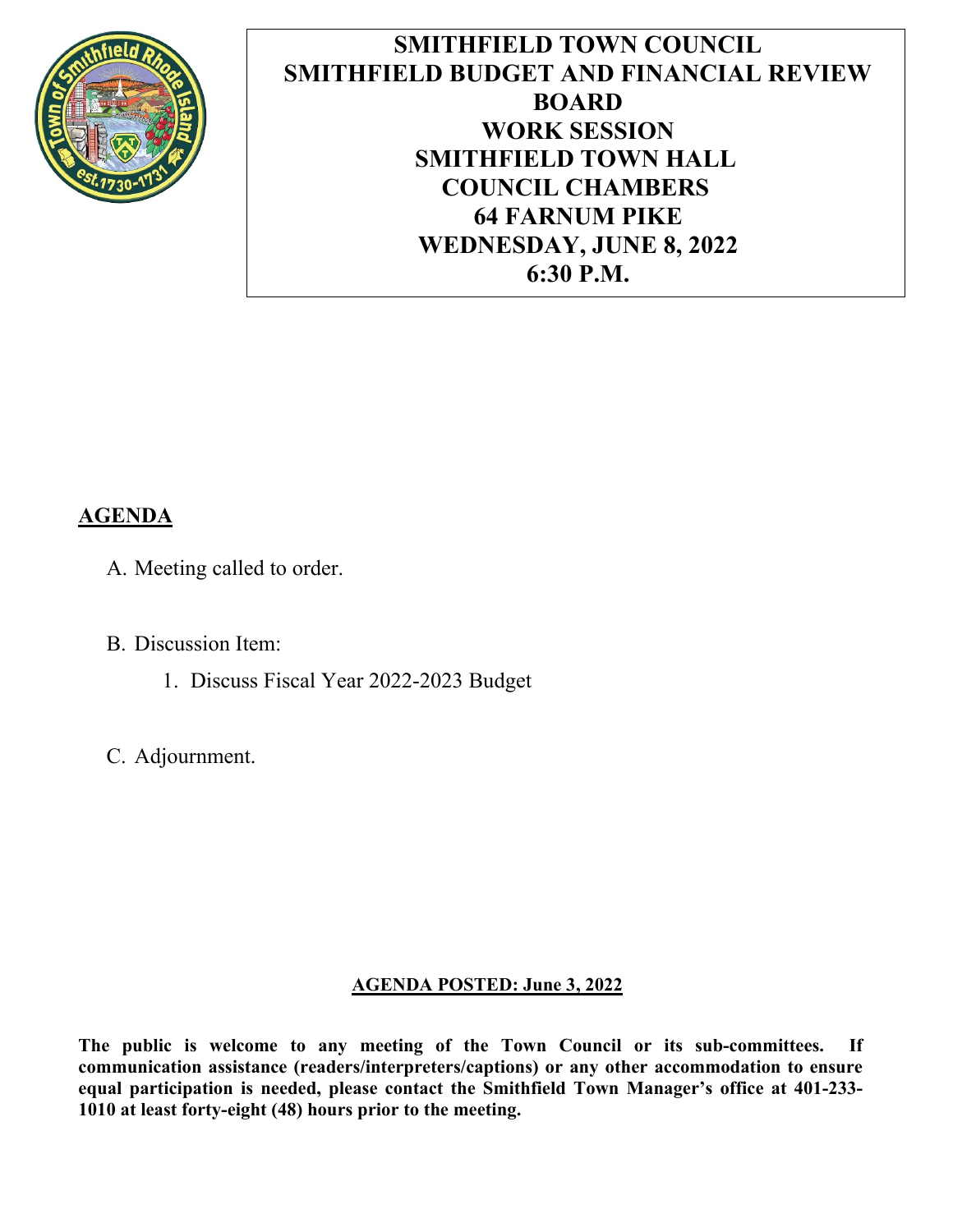### **Town of Smithfield Budget & Financial Review Board - Adopted May 11, 2022 Fiscal Year 2022 - 2023**

#### **Budget Book Addendum for Tax Rate Computation**

|                                                                                                           | Page<br>#   | FY 2023<br><b>Pre-Adoption</b><br><b>Amount</b> | FY 2022<br><b>B&amp;FRB</b><br><b>Amendments</b> | FY 2022<br><b>B&amp;FRB</b><br><b>Adopted</b> |
|-----------------------------------------------------------------------------------------------------------|-------------|-------------------------------------------------|--------------------------------------------------|-----------------------------------------------|
| <b>Revenue Adjustments:</b>                                                                               |             |                                                 |                                                  |                                               |
| Local Taxes (Tax Levy)                                                                                    | Exhibit-E   | 60,898,009                                      | 200,000                                          | 61,098,009                                    |
| School Housing Aid                                                                                        | Exhibit-D   | 1,988,125                                       | 10,000                                           | 1,998,125                                     |
| <b>Total Revenue Adjustment</b>                                                                           |             |                                                 | \$210,000                                        |                                               |
| <b>Expenditure Adjustments:</b>                                                                           |             |                                                 |                                                  |                                               |
| Capital Improvement Projects Legislative & Policy - School Capital Reserve                                | Exhibit - G | \$815,975                                       | 10,000                                           | \$825,975                                     |
| Department of Public Works<br>Highway Resurfacing \$100,000 - Resurfacing<br>\$100,000 - Sidewalk Program | Exhibit - F | \$5,244,908                                     | 200,000                                          | \$5,444,908                                   |
| <b>Total Expenditure Adjustment</b>                                                                       |             |                                                 | \$210,000                                        |                                               |
| Net Change to the Fiscal Year 2023 Budget                                                                 |             |                                                 | \$0                                              |                                               |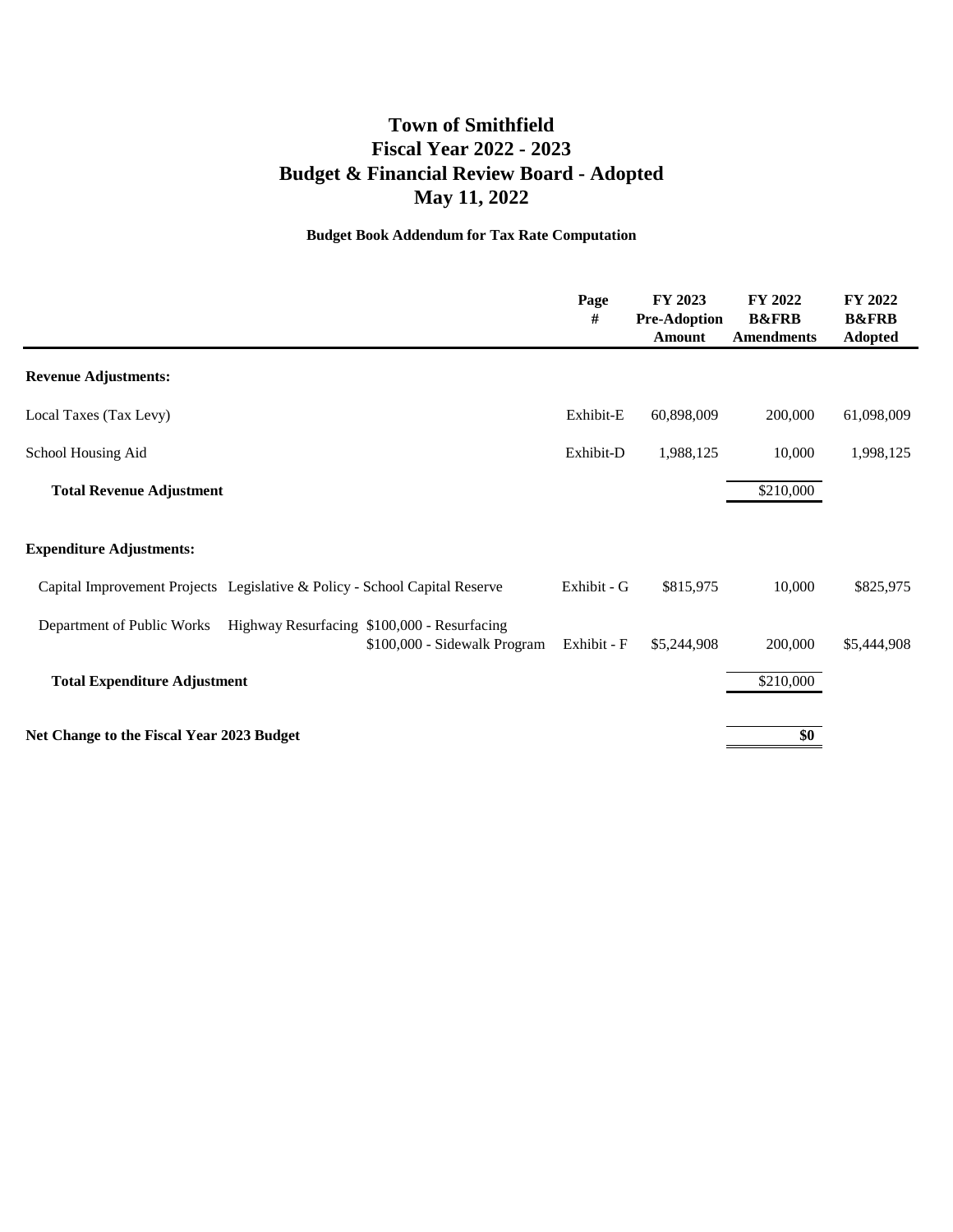### **EXHIBIT A**

### *TAX RATE DISCLOSURE*

### **Town of Smithfield BUDGET ANALYSIS FISCAL YEAR 2022-2023**

### *Current Year - Proposed (ESTIMATED)*

|                                     | Gross         |                | <b>Net</b>    |
|-------------------------------------|---------------|----------------|---------------|
|                                     | Assessed      |                | Assessed      |
|                                     | Valuation     | Exemptions     | Valuation     |
| <b>Residential - Real Estate</b>    | 2,108,024,215 | (40,671,372)   | 2,067,352,843 |
| <b>Commercial - Real Estate</b>     | 842,689,745   | (37,092,323)   | 805,597,422   |
| Real Estate - Frozen (Market Value) | 589,271,300   | (19, 937, 398) | 569,333,902   |
| Motor Vehicle                       | 242,656,671   | (81, 704, 744) | 160,951,927   |
| <b>Tangible Property</b>            | 213,374,860   | (64, 350, 260) | 149,024,600   |

|                                  |            | Proposed | <b>Prior Year</b> |             |            |
|----------------------------------|------------|----------|-------------------|-------------|------------|
| Tax Levy                         |            | Tax Rate | Tax Rate          | Increase \$ | Increase % |
| <b>Residential - Real Estate</b> | 27,619,834 | 13.36    | 17.13             | $-3.77$     | $-22.01%$  |
| <b>Commercial - Real Estate</b>  | 15,064,672 | 18.70    | 18.70             | 0.00        | $0.00\%$   |
| Real Estate - Frozen             | 6,291,735  |          |                   |             |            |
| Motor Vehicle                    | 3,219,039  | 20.00    | 30.00             | $-10.00$    | $-33.33\%$ |
| <b>Tangible Property</b>         | 8,902,730  | 59.74    | 59.74             | 0.00        | $0.00\%$   |

61,098,009

| <b>Tax Levies</b>                 |            | <b>Budget Expenses</b>            |                  |
|-----------------------------------|------------|-----------------------------------|------------------|
| Proposed Year Tax Levy            | 61,098,009 | <b>GROSS Budget</b>               | \$<br>82,986,155 |
| Prior Year Tax Levy               | 60,045,093 | <b>TOTAL Revenues</b>             | 21,888,146       |
| Levy Increase - Amount            | 1,052,916  | NET Budget (Tax Levy)             | 61,098,009       |
| Levy Increase - %                 | 1.75%      |                                   |                  |
| Tax Levies - Net of Motor Vehicle |            | <b>Current Estimated Tax Levy</b> | 61,098,009       |
| Proposed Year Tax Levy            | 57,878,970 |                                   |                  |
| Prior Year Tax Levy               | 56,506,125 |                                   |                  |
| Levy Increase - Amount            | 1,372,845  |                                   |                  |
| Levy Increase - %                 | 2.43%      |                                   |                  |

| <b>Budget Expenses</b>            |    |            |
|-----------------------------------|----|------------|
| <b>GROSS Budget</b>               |    | 82,986,155 |
| <b>TOTAL Revenues</b>             |    | 21,888,146 |
| NET Budget (Tax Levy)             |    | 61,098,009 |
|                                   |    |            |
| <b>Current Estimated Tax Levy</b> | S. | 61,098,009 |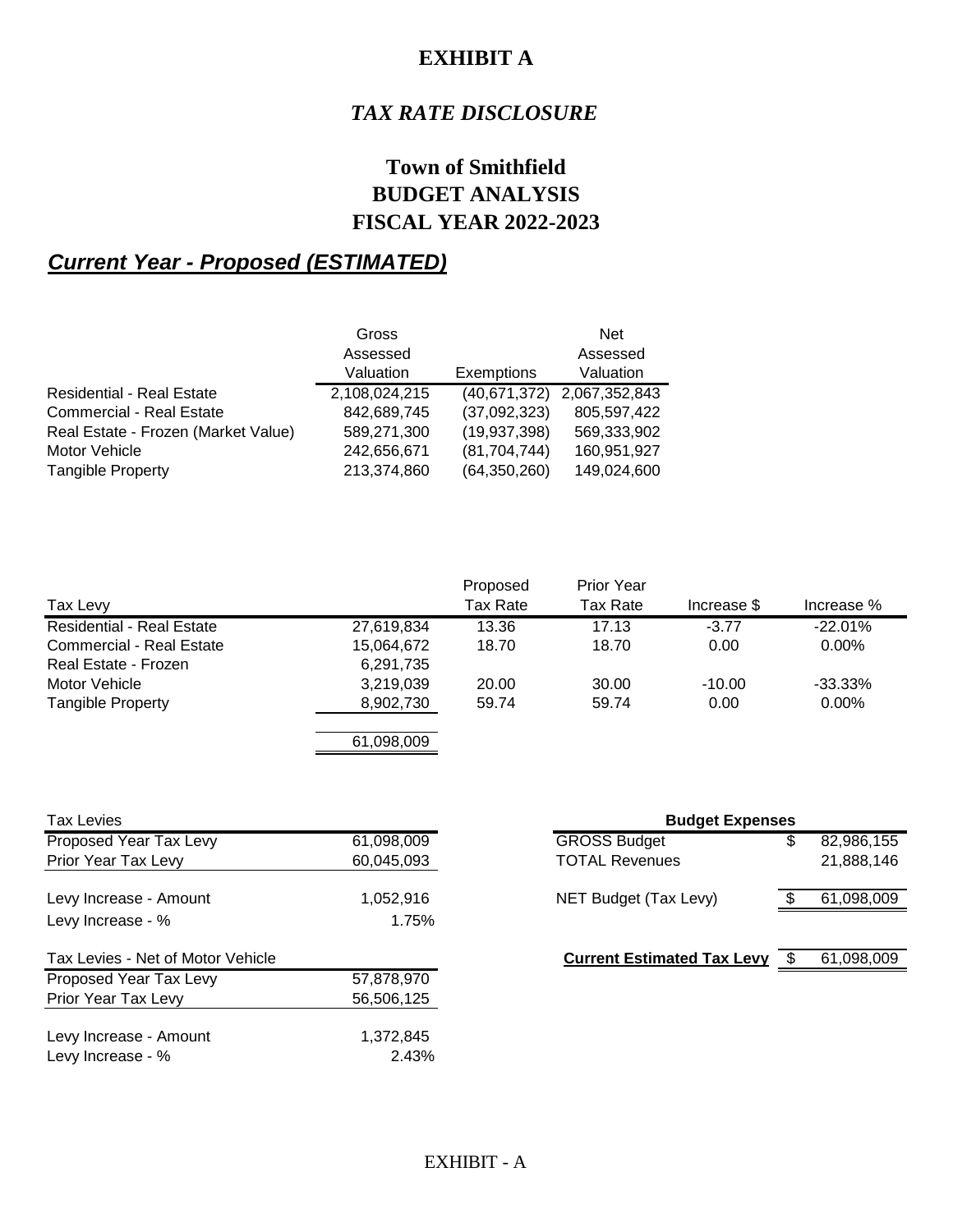#### **EXHIBIT B**

#### **Town of Smithfield FISCAL YEAR 2023 TAX RATE INFORMATION SUMMARY**

|                         | <b>TAX RATE</b><br><b>RESIDENTIAL</b><br><b>REAL ESTATE (1)</b> | <b>PERCENT</b><br><b>RATE</b><br><b>CHANGE</b> | <b>TAX RATE</b><br><b>COMMERCIAL</b><br><b>REAL ESTATE</b> | <b>PERCENT</b><br><b>RATE</b><br><b>CHANGE</b> | <b>TOTAL</b><br><b>TAX</b><br><b>LEVY</b> | <b>AMOUNT OF</b><br><b>FUND BALANCE</b><br><b>UTILIZED</b> | <b>AMOUNT FROM OTHER</b><br><b>ESCROW FUNDS</b><br><b>UTILIZED</b> | <b>TOTAL</b><br><b>BUDGET</b> |
|-------------------------|-----------------------------------------------------------------|------------------------------------------------|------------------------------------------------------------|------------------------------------------------|-------------------------------------------|------------------------------------------------------------|--------------------------------------------------------------------|-------------------------------|
| FY 2023 Revaluation     | \$13.36                                                         | $-22.01%$                                      | \$18.70                                                    | 0.00%                                          | \$61,098,009                              | $\mathbb{S}$<br>600,000                                    | \$2,140,885                                                        | \$82,986,155                  |
| FY 2022                 | 17.13                                                           | 1.90%                                          | 18.70                                                      | 1.91%                                          | 60,021,839                                | 600,000                                                    | 1,775,847                                                          | 78,754,901                    |
| FY 2021                 | 16.81                                                           | 0.00%                                          | 18.35                                                      | 0.00%                                          | 59,670,761                                | 600,000                                                    | 1,870,547                                                          | 76,700,583                    |
| FY 2020 Revaluation     | 16.81                                                           | $-4.27%$                                       | 18.35                                                      | $-0.27%$                                       | 59,752,045                                | 600,000                                                    | 1,930,998                                                          | 74,809,085                    |
| FY 2019                 | 17.56                                                           | 0.00%                                          | 18.40                                                      | 0.00%                                          | 58,146,492                                | 600,000                                                    | 2,567,827                                                          | 74,502,662                    |
| <b>FY 2018</b>          | 17.56                                                           | 4.96%                                          | 18.40                                                      | 4.96%                                          | 58,127,981                                | 600,000                                                    | 3,155,000                                                          | 72,285,519                    |
| FY 2017 Revaluation     | 16.73                                                           | $-4.78%$                                       | 17.53                                                      |                                                | 56,132,554                                | 600,000                                                    | 2,765,000                                                          | 69,045,313                    |
| <b>FY 2016</b>          | 17.57                                                           | 2.57%                                          |                                                            |                                                | 55,094,768                                | 600,000                                                    | 2,253,300                                                          | 67,028,007                    |
| FY 2015                 | 17.13                                                           | $-2.23%$                                       |                                                            |                                                | 53,767,983                                | 550,000                                                    | 2,230,000                                                          | 64,785,731                    |
| FY 2014 Revaluation (3) | 17.52                                                           | 1.63%                                          |                                                            |                                                | 51,713,919                                | 550,000                                                    | 2,679,182                                                          | 64,224,223                    |
| FY 2013                 | 16.02                                                           | 1.07%                                          |                                                            |                                                | 50,485,821                                | 656,744                                                    | 3,346,375                                                          | 62,048,443                    |
| FY 2012                 | 15.85                                                           | 1.67%                                          |                                                            |                                                | 49, 357, 184                              | 450,000                                                    | 4,661,500                                                          | 61,942,487                    |
| FY 2011 Revaluation     | 15.59                                                           | 11.52% (2)                                     |                                                            |                                                | 48,233,106                                | 850,000                                                    | 3,818,674                                                          | 60,619,089                    |
| <b>FY 2010</b>          | 13.98                                                           | 2.19%                                          |                                                            |                                                | 46,156,583                                |                                                            | 3,500,373                                                          | 60,970,586                    |
| FY 2009                 | 13.68                                                           | 3.40%                                          |                                                            |                                                | 44,064,149                                |                                                            | 3,820,444                                                          | 61,538,789                    |
| FY 2008 Revaluation     | 13.23                                                           | 5.19%                                          |                                                            |                                                | 41,966,249                                |                                                            | 2,375,833                                                          | 58,235,323                    |
| FY 2007                 | 15.40                                                           | 4.90%                                          |                                                            |                                                | 39,873,408                                |                                                            | 2,217,704                                                          | 54,947,763                    |
| FY 2006                 | 14.68                                                           | 5.23%                                          |                                                            |                                                | 37,721,249                                |                                                            | 2,198,266                                                          | 51,766,323                    |
| FY 2005 Revaluation     | 13.95                                                           | 5.50%                                          |                                                            |                                                | 35,369,460                                |                                                            | 2,334,444                                                          | 49,264,872                    |
| FY 2004                 | 21.40                                                           | 8.74%                                          |                                                            |                                                | 33,020,550                                |                                                            | 3,331,472                                                          | 48,100,401                    |
| FY 2003                 | 19.68                                                           | 5.47%                                          |                                                            |                                                | 32, 372, 871                              |                                                            | 1,647,627                                                          | 44,336,416                    |
| FY 2002 Revaluation     | 18.66                                                           | 0.00%                                          |                                                            |                                                | 29,800,739                                | 100,000                                                    | 1,040,000                                                          | 40,622,741                    |
| <b>FY 2001</b>          | 22.40                                                           | 0.00%                                          |                                                            |                                                | 27,891,542                                |                                                            | 1,314,000                                                          | 38,183,918                    |
| <b>FY 2000</b>          | 22.40                                                           | 9.75%                                          |                                                            |                                                | 27,754,385                                |                                                            | 971,500                                                            | 36,236,885                    |
| <b>FY 1999</b>          | 20.41                                                           | 2.56%                                          |                                                            |                                                | 25,521,694                                | 1,220,000                                                  | 1,413,334                                                          | 34,374,592                    |
| <b>FY 1998</b>          | 19.90                                                           | 0.00%                                          |                                                            |                                                | 24,391,296                                | 1,375,000                                                  | 1,457,500                                                          | 33,429,754                    |

**Notes:**

The town has utilized \$9,951,744 in Fund Balance and \$60,676,747 in escrow funds in prior years budgetary procedures.

- **1)** The tax rate for motor vehicles remains constant at \$39.00 per thousand. The Phase out exemption is applied based on State mandates.
- **2)** Percentage is based on rate increase, actual tax increase was a 4.5% increase due to revaluation

**3)** Percentage increase is calculated using the revaluation adjusted rate.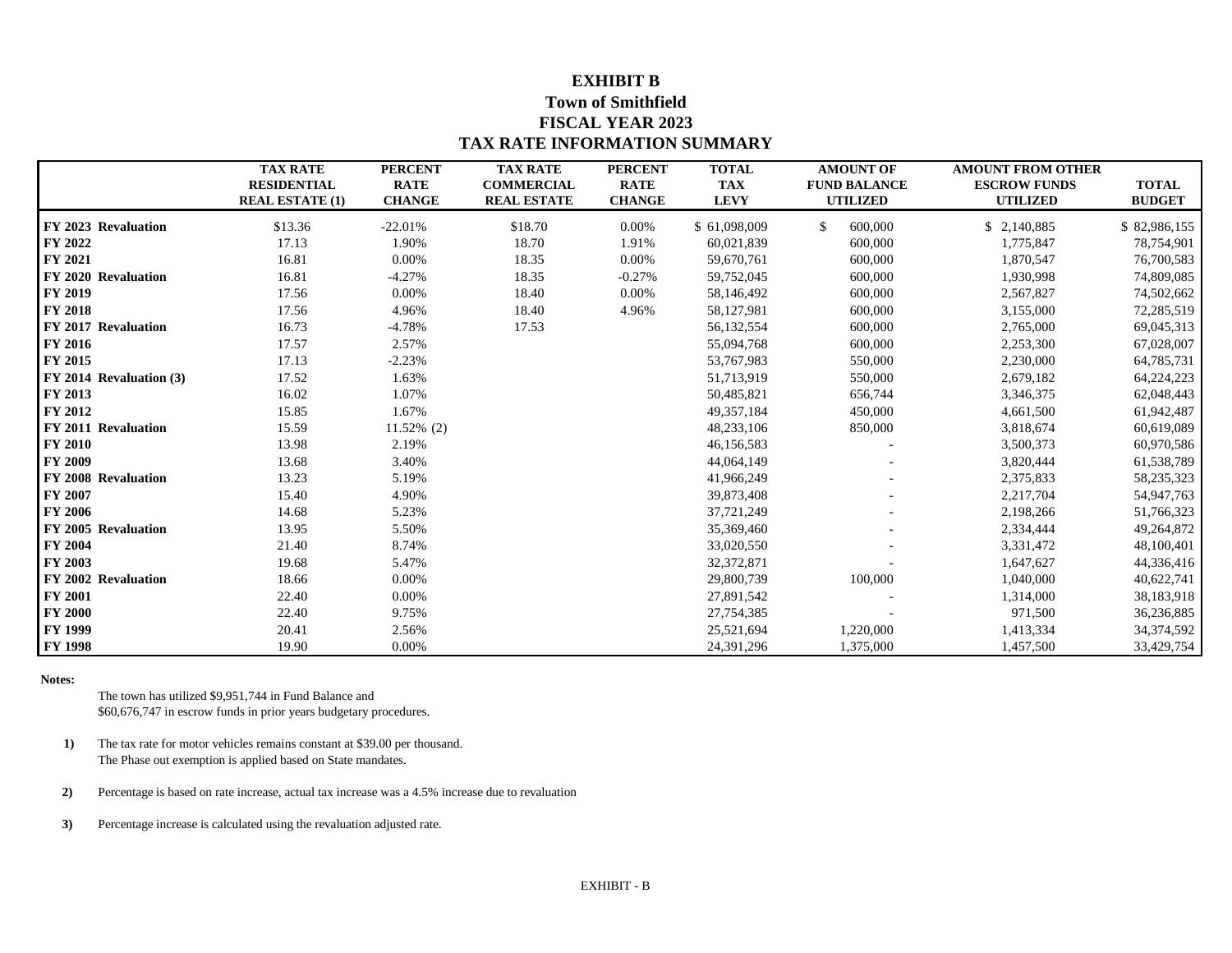# **Town of Smithfield FISCAL YEAR 2023 AND EXPENDITURES ON** *BUDGETARY BASIS* **SUMMARY OF REVENUES, TRANSFERS GENERAL FUND**

|                                                                                      | FY 2020         | FY 2021         | Appropriated<br>FY 2022 | Projected<br>FY 2022 | Anticipated<br>FY 2023 |
|--------------------------------------------------------------------------------------|-----------------|-----------------|-------------------------|----------------------|------------------------|
| <b>REVENUE AND TRANSFERS:</b>                                                        |                 |                 |                         |                      |                        |
| School State Aid                                                                     | 6,169,150<br>S  | 6,089,786<br>\$ | 6,966,851               | 6,966,851<br>\$      | \$<br>7,460,599        |
| <b>School Receipts - Miscellaneous</b>                                               | 530,470         | 457,841         | 601,843                 | 601,843              | 607,179                |
| <b>Property Taxes</b>                                                                | 59,499,170      | 60,033,868      | 60,021,839              | 60,021,839           | 61,098,009             |
| Intergovernmental Revenue                                                            | 4,518,454       | 5,377,369       | 6,375,945               | 6,375,945            | 8,464,033              |
| Licenses, Fees and Permits                                                           | 969,373         | 1,225,681       | 900,000                 | 900,000              | 915,000                |
| <b>Departmental Revenue</b>                                                          | 690,153         | 1,053,488       | 832,576                 | 832,576              | 529,475                |
| Miscellaneous                                                                        | 624,214         | 736,669         | 680,000                 | 680,000              | 1,170,975              |
| <b>Transfers from Fund Balance</b>                                                   | 4,280,571       | 3,533,001       | 600,000                 | 600,000              | 600,000                |
| Revenue for Capital Exp. and Operations                                              | 1,806,886       | 1,595,547       | 1,775,847               | 1,775,847            | 2,140,885              |
| <b>Total Revenue and Transfers</b>                                                   | \$79,088,441    | \$80,103,250    | 78,754,901              | \$78,754,901         | \$<br>82,986,155       |
| <b>EXPENDITURES:</b>                                                                 |                 |                 |                         |                      |                        |
| <b>General Government</b>                                                            | 3,407,325<br>\$ | 3,677,007<br>\$ | 3,720,519               | 3,720,520<br>\$      | \$<br>3,894,154        |
| <b>Public Safety</b>                                                                 | 19,358,965      | 19,694,141      | 19,526,370              | 19,526,371           | 20,043,318             |
| <b>Public Works</b>                                                                  | 4,690,404       | 4,823,883       | 5,082,099               | 5,082,098            | 5,444,908              |
| <b>Public Health and Assistance</b>                                                  | 14,570          | 14,522          | 25,325                  | 25,325               | 25,325                 |
| <b>Recreation and Senior Center</b>                                                  | 1,193,805       | 1,129,210       | 1,350,076               | 1,350,076            | 1,373,426              |
| Libraries                                                                            | 1,454,008       | 1,454,008       | 1,471,571               | 1,471,571            | 1,501,002              |
| Education                                                                            | 39,237,795      | 39,075,701      | 40,418,021              | 40,418,021           | 41,224,800             |
| <b>Miscellaneous</b>                                                                 | 2,329,336       | 2,532,056       | 3,030,321               | 3,030,321            | 3,100,500              |
| <b>Debt Service</b>                                                                  | 2,353,759       | 2,359,700       | 2,712,177               | 2,712,177            | 4,664,101              |
| <b>Municipal Capital Improvements</b>                                                | 1,357,008       | 2,214,388       | 1,418,422               | 1,418,422            | 1,714,622              |
| <b>Total Expenditures</b>                                                            | \$75,396,974    | \$76,974,615    | 78,754,901              | \$78,754,901         | \$<br>82,986,155       |
| <b>EXCESS OF REVENUES AND TRANSFERS OVER</b><br><b>EXPENDITURES INCLUDING RUBS 2</b> | 3,691,467<br>\$ | 3,128,635<br>\$ | 0                       | $(0)$ \$<br>\$       | (0)                    |

*Note: 1. FY 2020 and 2021 are audited amounts.*

*2. RUB = Reappropriated Unexpended Balance*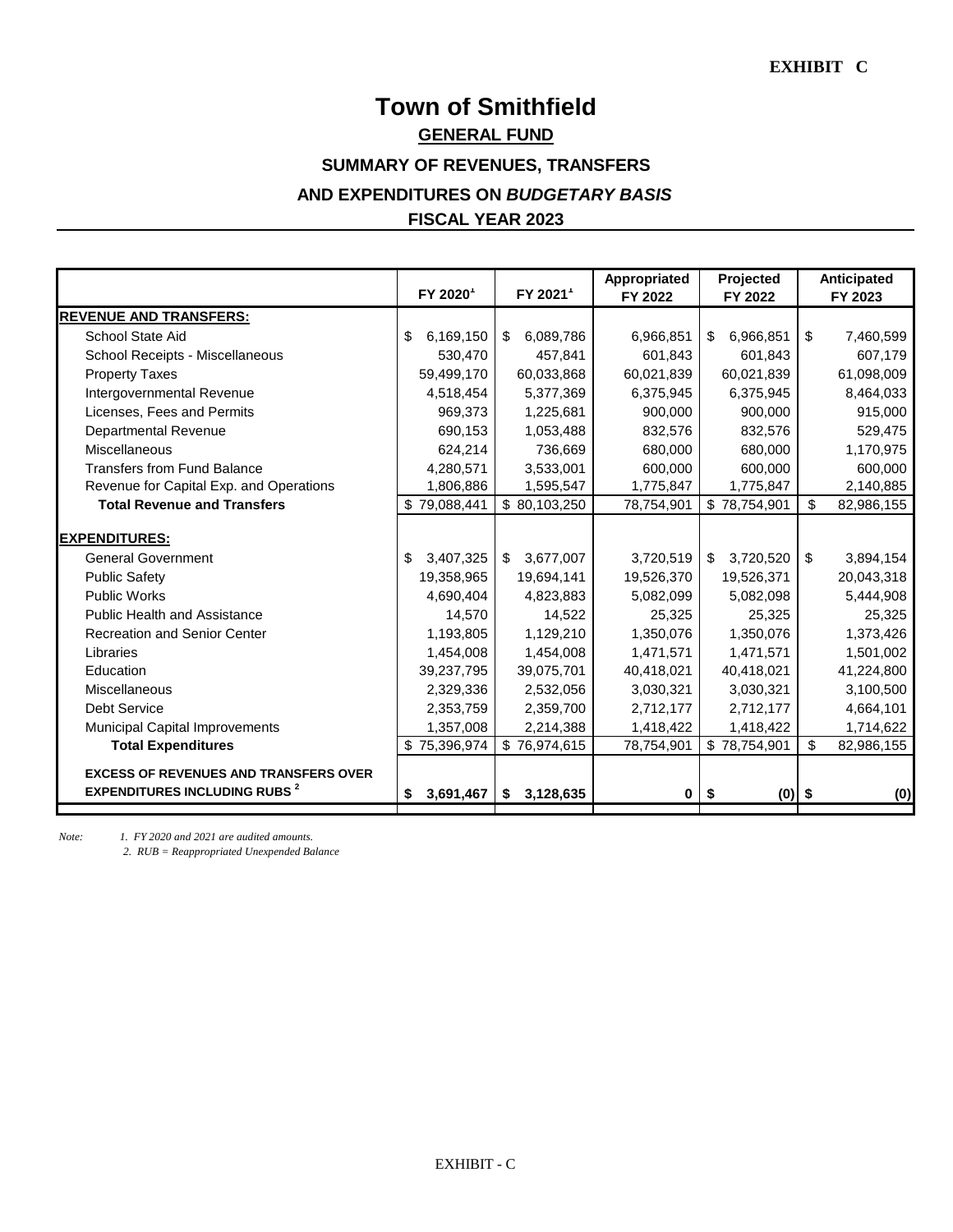# **Town of Smithfield GENERAL FUND**

### **ACTUAL AND ANTICIPATED REVENUES FISCAL YEAR 2023**

|                                                 | FY 2020      | FY 2021             | Appropriated<br>FY 2022 | Projected<br>FY 2022 | Anticipated<br>FY 2023 |
|-------------------------------------------------|--------------|---------------------|-------------------------|----------------------|------------------------|
| <b>MISCELLANEOUS STATE &amp; LOCAL REVENUES</b> |              |                     |                         |                      |                        |
|                                                 |              |                     |                         |                      |                        |
| School Aid                                      |              |                     |                         |                      |                        |
| <b>State Aid Schools</b>                        | 6,169,150    | 6,089,786           | 6,966,851               | 6,966,851            | 7,460,599              |
| <b>State Revenues</b>                           |              |                     |                         |                      |                        |
| School Housing Aid                              | 415,701      | 300,648             | 400,000                 | 400,000              | 1,998,125              |
| Municipal Incentive Aid                         |              |                     |                         |                      |                        |
| Payment-in-lieu of Taxes - University/Airport   | 793,343      | 977,391             | 860,981                 | 860,981              | 941,869                |
| <b>Telephone Tax</b>                            | 272,386      | 269,396             | 269,396                 | 269,396              | 258,355                |
| Hotel Tax / Meals Tax                           | 1,046,105    | 862,394             | 964,980                 | 964,980              | 1,185,684              |
| Motor Vehicle Phase-out                         | 1,990,919    | 2,967,540           | 3,880,588               | 3,880,588            | 4,080,000              |
| <b>Federal Aid</b>                              |              |                     |                         |                      |                        |
| <b>SAFER Grant</b>                              | 690,153      | 621,621             | 311,173                 | 311,173              |                        |
| Local - Non-Property Tax Revenue                |              |                     |                         |                      |                        |
| <b>School Miscellaneous</b>                     | 530,470      | 457,841             | 601,843                 | 601,843              | 607,179                |
| <b>Departmental Revenue</b>                     |              | 431,867             | 521,403                 | 521,403              | 529,475                |
| Local Miscellaneous                             | 110,767      | 239,089             | 200,000                 | 200,000              | 200,000                |
| Licenses, Fees and Permits                      | 969,373      | 1,225,681           | 900,000                 | 900,000              | 915,000                |
| <b>Impact Fees</b>                              |              | 75,000              | 75,000                  | 75,000               | 645,975                |
| Interest on Invested Funds                      | 264,088      | 7,085               | 125,000                 | 125,000              | 25,000                 |
| Interest on Taxes                               | 249,359      | 415,495             | 280,000                 | 280,000              | 300,000                |
| Revenue for Capital Exp. and Operations         |              |                     |                         |                      |                        |
| Revenue for Capital Exp. and Operations         | 1,806,886    | 1,595,547           | 1,775,847               | 1,775,847            | 2,140,885              |
| Fund Balance                                    |              |                     |                         |                      |                        |
| <b>Transfers from Fund Balance</b>              | 4,280,571    | 3,533,001           | 600,000                 | 600,000              | 600,000                |
| <b>Total Miscellaneous Revenue</b>              | 19,589,272   | 20,069,382          | 18,733,062              | 18,733,062           | 21,888,146             |
| <b>Local Property Tax Revenues</b>              |              |                     |                         |                      |                        |
|                                                 | 59,499,170   | 60,033,868          | 60,021,839              | 60,021,839           | 61,098,009             |
|                                                 |              |                     |                         |                      |                        |
| <b>TOTAL - ACTUAL AND ANTICIPATED</b>           |              |                     |                         |                      |                        |
| <b>REVENUES</b>                                 | \$79,088,441 | $\$\$<br>80,103,250 | \$78,754,901            | \$78,754,901         | \$82,986,155           |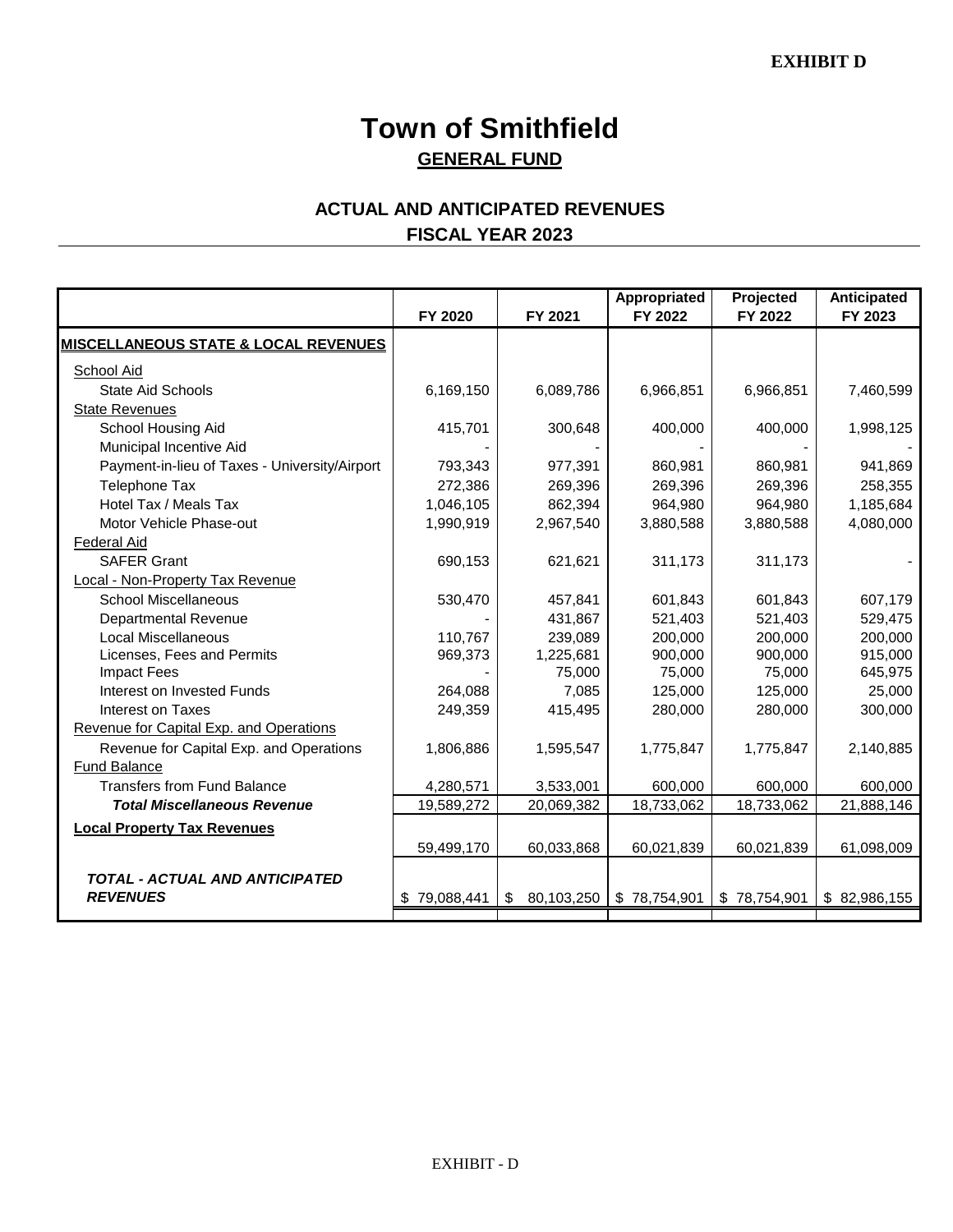# **Town of Smithfield GENERAL FUND**

### **REVENUE DETAIL SUMMARY FISCAL YEAR 2023**

| <b>ANTICIPATED REVENUE - GENERAL FUND</b>                   |             | FY 2022 - 2023 |
|-------------------------------------------------------------|-------------|----------------|
|                                                             |             |                |
| <b>Miscellaneous State &amp; Local Revenue</b>              |             |                |
| <b>State Revenues</b>                                       |             |                |
| <b>School Housing Aid</b>                                   | \$1,998,125 |                |
| Payment-in-Lieu of Taxes - University & Airport             | 941,869     |                |
| <b>Telephone Tax</b>                                        | 258,355     |                |
| Hotel Tax / Meals Tax                                       | 1,185,684   |                |
| Motor Vehicle Phase-out                                     | 4,080,000   |                |
| <b>Total - State Revenues:</b>                              |             | 8,464,033      |
| <b>Local - Non-Property Tax Revenue</b>                     |             |                |
| Local Miscellaneous - Town                                  | 1,190,000   |                |
| Local Miscellaneous - School                                | 607,179     |                |
| <b>Impact Fees</b>                                          | 645,975     |                |
| <b>Indirect Cost Transfers from Enterprise Funds</b>        | 454,475     |                |
| <b>Reserve for Future Tax Assessments</b>                   | 600,000     |                |
| Interest on Invested Funds                                  | 25,000      |                |
| Interest on Taxes                                           | 300,000     |                |
| <b>Total - Local Miscellaneous:</b>                         |             | 3,822,629      |
| <b>Total - State &amp; Local Revenues</b>                   |             | 12,286,662     |
| <b>Revenue for Capital Expenditures and Operations</b>      |             |                |
| <b>Debt Service Revenue</b>                                 |             |                |
| <b>Rescue Billing Fund</b>                                  | 925,000     |                |
| Police Capital Equipment Escrow Fund                        | 141,897     |                |
| Reallocation of RUBS and Prior Capital                      | 673,988     |                |
| <b>Capital Reserve Fund</b>                                 | 400,000     |                |
| <b>Total - Capital Expenditures and Operations Revenues</b> |             | 2,140,885      |
| <b>School Revenues - State Aid</b>                          |             |                |
| <b>State Aid School</b>                                     |             | 7,460,599      |
| <b>Local Property Tax Revenues</b>                          |             |                |
| Local Taxes (Tax Levy)                                      |             | 61,098,009     |
| <b>TOTAL - ANTICIPATED REVENUE</b>                          |             | \$82,986,155   |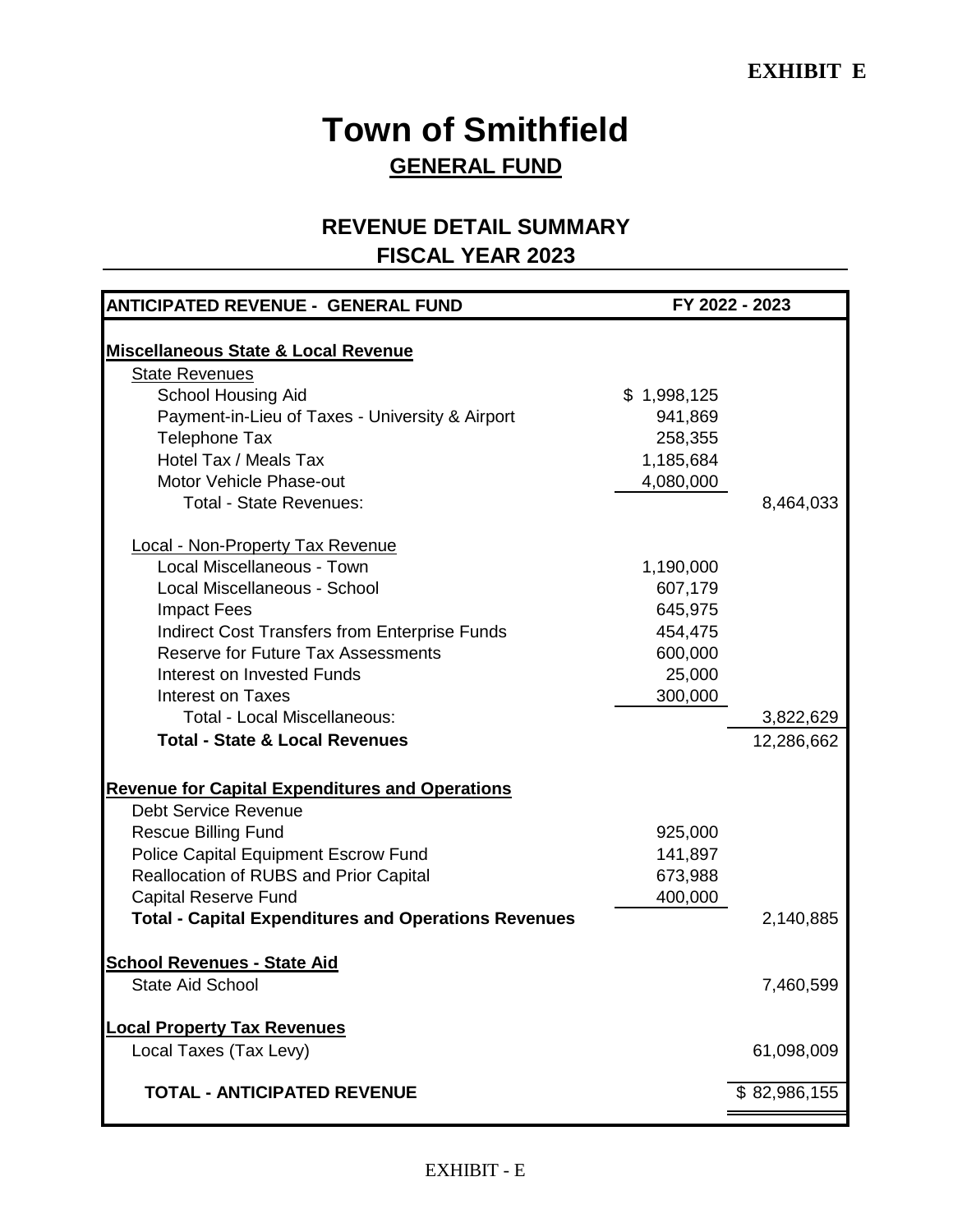# **Town of Smithfield**

### **GENERAL FUND & ENTERPRISE FUNDS**

#### **FISCAL YEAR 2023 EXPENDITURES - SUMMARY BY DEPARTMENT**

|                |                                           | FY 2020          | FY 2021           | FY 2022       | FY 2022          | FY 2022-2023   | FY 2022-2023          | FY 2022-2023            |
|----------------|-------------------------------------------|------------------|-------------------|---------------|------------------|----------------|-----------------------|-------------------------|
|                | <b>Department</b>                         | Actual           | Actual            | Appropriation | Projected        | <b>Request</b> | <b>Town Manager's</b> | <b>B&amp;FRB</b> Budget |
|                | <b>Building Official</b>                  | 419,798          | 425,276           | 462,501       | 462,501          | 474,230        | 474,232               | 474,232                 |
| 2              | Treasurer-Tax Collector                   | 686,090          | 679,703           | 729,420       | 729,420          | 690,381        | 687,220               | 687,220                 |
| 3              | <b>Tax Assessor</b>                       | 312,324          | 277,631           | 285,143       | 285,143          | 295,862        | 295,861               | 295,861                 |
|                | Fire Department                           | 9,611,880        | 9,817,241         | 9,457,413     | 9,457,413        | 10,055,051     | 9,918,404             | 9,918,404               |
| 5              | East Smithfield Library                   | 575,849          | 575,849           | 575,849       | 575,849          | 669,908        | 587,365               | 587,365                 |
| 6              | Greenville Library                        | 878,159          | 878,159           | 895,722       | 895,722          | 912,177        | 913,637               | 913,637                 |
|                | Senior Center Department                  | 465,191          | 399,319           | 476,628       | 476,628          | 498,533        | 480,227               | 480,227                 |
| 8              | East Smithfield Neighborhood Center       | 6,465            | 11,343            | 6,465         | 6,465            | 6,465          | 6,465                 | 6,465                   |
| 9              | Planning and Economic Development         | 211,570          | 234,760           | 230,372       | 230,372          | 235,068        | 234,121               | 234,121                 |
|                | 10 Police Department                      | 9,533,967        | 9,652,893         | 9,851,344     | 9,851,345        | 9,911,603      | 9,897,338             | 9,897,338               |
| 11             | Animal Control                            | 213,118          | 224,007           | 217,613       | 217,613          | 227,576        | 227,576               | 227,576                 |
|                | 12 Public Works                           | 4,690,404        | 4,823,883         | 5,082,099     | 5,082,098        | 6,256,751      | 5,244,908             | 5,444,908               |
|                | 13 Parks and Recreation                   | 722,149          | 718,548           | 866,983       | 866,983          | 887,810        | 886,734               | 886,734                 |
|                | 14 Town Engineer                          | 240,823          | 357,669           | 381,077       | 381,078          | 390,960        | 389,412               | 389,412                 |
|                | 15 School Department                      | 39,237,795       | 39,075,701        | 40,418,021    | 40,418,021       | 41,224,800     | 41,224,800            | 41,224,800              |
|                | 16 Town Clerk                             | 421,854          | 391,426           | 408,057       | 408,057          | 420,717        | 420,619               | 420,619                 |
| 17             | <b>Town Manager</b>                       | 443,077          | 399,810           | 393,148       | 393,148          | 478,285        | 478,284               | 478,284                 |
| 18             | <b>Town Hall</b>                          | 129,066          | 132,210           | 171,420       | 171,420          | 171,536        | 171,536               | 171,536                 |
|                | 19 Human Services                         | 70               | 22                | 10,825        | 10,825           | 10,825         | 10,825                | 10,825                  |
|                | 20 Emergency Management Agency            | 38,974           | 42,079            | 49,762        | 49,762           | 116,365        | 116,365               | 116,365                 |
|                | 21 Legislative and Policy                 | 472,506          | 661,409           | 552,689       | 552,689          | 568,049        | 568,049               | 568,049                 |
| 22             | <b>Town-Aided Programs</b>                | 55,750           | 59,550            | 60,350        | 60,350           | 61,350         | 61,350                | 61,350                  |
|                | 23 Board of Assessment Review             |                  |                   | 250           | 250              | 250            | 250                   | 250                     |
| 24             | <b>Board of Canvassers</b>                | 8,018            | 48,652            | 13,350        | 13,350           | 13,350         | 13,350                | 13,350                  |
| 25             | <b>Conservation Commission</b>            | 15,419           | 12,468            | 18,230        | 18,230           | 18,230         | 18,230                | 18,230                  |
|                | 26 Economic Development Commission        | 955              | 1,375             | 2,600         | 2,600            | 2,750          | 2,750                 | 2,750                   |
| 27             | <b>Land Trust Commission</b>              | 2,331            | 2,883             | 5,750         | 5,750            | 5,750          | 5,750                 | 5,750                   |
|                | 28 Planning Board                         | 426              | 800               | 1,250         | 1,250            | 1,250          | 1,250                 | 1,250                   |
|                | 29 Soil Erosion Committee                 | 375              | 500               | 1,000         | 1,000            | 875            | 875                   | 875                     |
|                | 30 Board of Affortable Housing            |                  |                   |               |                  | 1,500          | 1,500                 | 1,500                   |
|                | 31 Zoning Board                           | 3,571            | 8,355             | 8,500         | 8,500            | 8,500          | 8,500                 | 8,500                   |
|                | 32 Other Boards & Commissions             | 149              |                   | 6,000         | 6,000            | 6,000          | 6,000                 | 6,000                   |
|                | 33 System-Wide Municipal Obligations      | 2,288,086        | 2,487,006         | 2,984,471     | 2,984,471        | 3,084,249      | 3,053,650             | 3,053,650               |
|                | 34 Municipal Debt Service                 | 2,353,759        | 2,359,700         | 2,712,177     | 2,712,177        | 4,664,101      | 4,664,101             | 4,664,101               |
|                | 35 Municipal Capital Improvements         | 1,357,008        | 2,214,388         | 1,418,422     | 1,418,422        | 2,769,647      | 1,704,622             | 1,714,622               |
|                |                                           |                  |                   |               |                  |                |                       |                         |
|                | <b>Total General Fund Expenditures</b>    | 75,396,974       | 76,974,615        | 78,754,901    | 78,754,901       | 85,140,752     | 82,776,156            | 82,986,155              |
|                |                                           |                  |                   |               |                  |                |                       |                         |
|                | Smithfield Sewer Authority                | 3,368,785        | 3,452,730         | 4,097,465     | 4,097,465        | 4,086,891      | 4,086,891             | 4,086,891               |
| $\overline{2}$ | Smithfield Water Supply Board             | 1,348,594        | 1,562,251         | 1,842,925     | 1,842,925        | 2,151,352      | 2,151,354             | 2,151,354               |
| 3              | Smithfield Ice Rink                       | 469,327          | 646,527           | 736,733       | 736,733          | 806,417        | 806,416               | 806,416                 |
|                | <b>Total Enterprise Fund Expenditures</b> | 5,186,705        | 5,661,508         | 6,677,122     | 6,677,122        | 7,044,660      | 7,044,661             | 7,044,661               |
|                |                                           |                  |                   |               |                  |                |                       |                         |
|                | <b>TOTAL EXPENDITURES</b>                 | \$<br>80,583,680 | -\$<br>82,636,123 | 85,432,023    | \$<br>85,432,024 | 92,185,412     | 89,820,816            | 90,030,816              |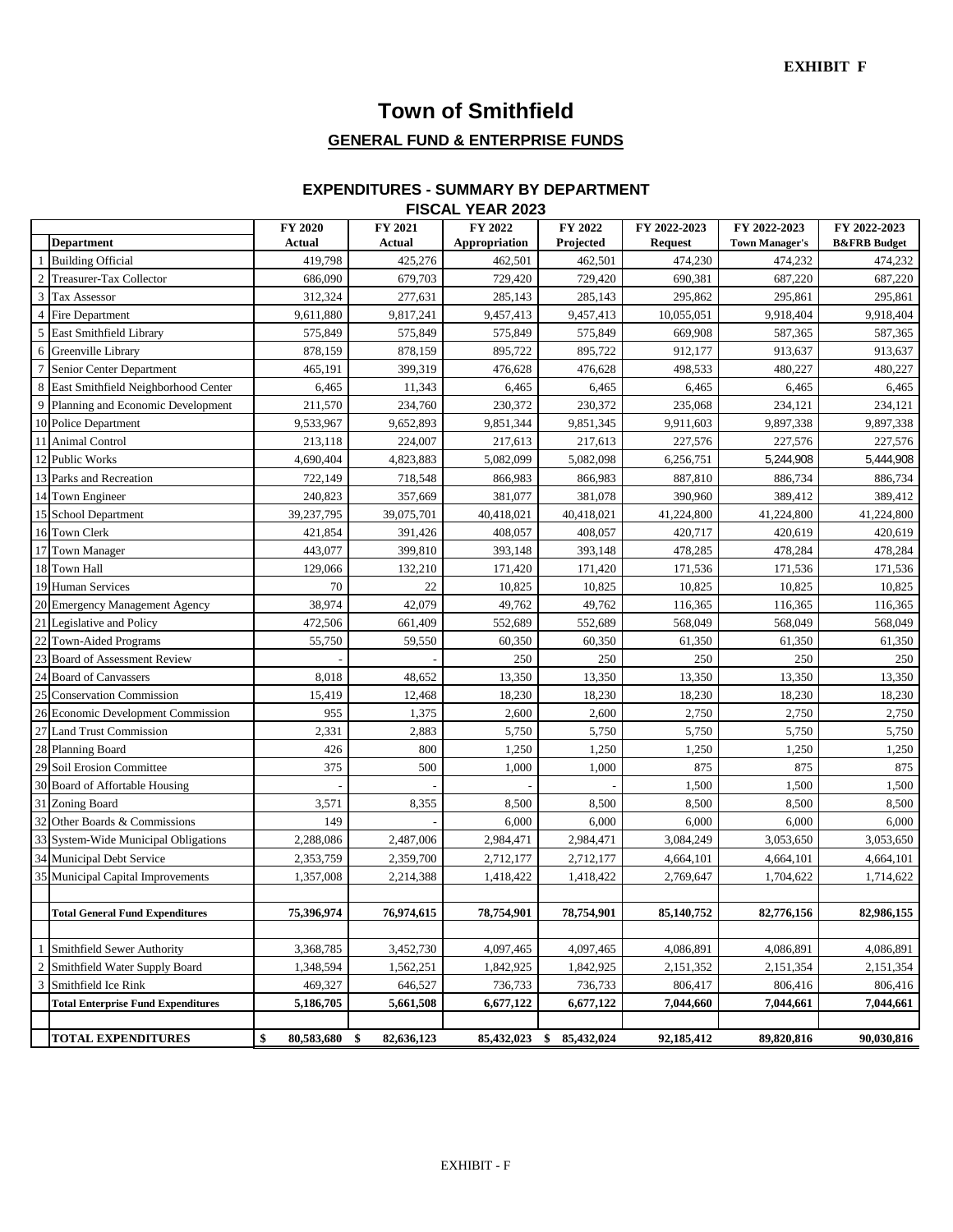#### **Town of Smithfield GENERAL FUND CAPITAL IMPROVEMENT PROJECTS FISCAL YEAR 2023**

| <b>FIRE DEPARTMENT</b>                                                                |    |                  |               |
|---------------------------------------------------------------------------------------|----|------------------|---------------|
| Protective Clothing                                                                   | \$ | 10,000           |               |
| New Rescue 1, Payment #5                                                              |    | 40,000           |               |
| New Rescue, Payment #2                                                                |    | 50,000           |               |
| Morton Building - Log Road                                                            |    | 70,000           |               |
| <b>Total Fire Department</b>                                                          |    |                  | \$<br>170,000 |
|                                                                                       |    |                  |               |
| <b>POLICE DEPARTMENT</b>                                                              | \$ |                  |               |
| Replace 4 aging Police Vehicles, Payment 1 of 4<br>Replace K9 Vehicle, Payment 3 of 3 |    | 58,000<br>12,971 |               |
| Supervisor Vehicle Lease, Payment 3 of 4                                              |    | 46,897           |               |
| ACW Truck, Payment 3 of 3                                                             |    | 12,029           |               |
| Replacement Tasers, Payment 1 of 5                                                    |    | 12,000           |               |
| <b>Total Police Department</b>                                                        |    |                  | \$<br>141,897 |
|                                                                                       |    |                  |               |
| PARKS AND RECREATION DEPARTMENT                                                       |    |                  |               |
| 61" Scag <owers< td=""><td>\$</td><td>35,000</td><td></td></owers<>                   | \$ | 35,000           |               |
| 1 Ton Dump Truck with Plow                                                            |    | 65,000           |               |
| Willow Field Rehabilitation                                                           |    | 25,000           |               |
| <b>Total Parks Department</b>                                                         |    |                  | \$<br>125,000 |
| <b>PUBLIC WORKS DEPARTMENT</b>                                                        |    |                  |               |
| Heavy Duty Fleet Vehicles Lease, Payment 4 of 4                                       | \$ | 101,250          |               |
| Heavy Duty Fleet Vehicles Lease (Loader, Truck and Trackless, Payment 2 of 4          |    | 152,000          |               |
| Salt Brine Mixing System                                                              |    | 30,000           |               |
| Equipment Replacement 1-6WH Truck w/SL, Payment 1 of 4                                |    | 50,000           |               |
| 51" Ribbon Snow Blower                                                                |    | 18,000           |               |
| 5 Position V Snow Plow                                                                |    | 7,500            |               |
| Rear Sander Triple Auger                                                              |    | 9,000            |               |
| Front Flail Mower                                                                     |    | 11,500           |               |
| Swap Loader Open Top Containers                                                       |    | 17,500           |               |
| <b>Total Public Works Department</b>                                                  |    |                  | \$<br>396,750 |
| <b>LEGISLATIVE AND POLICY</b>                                                         |    |                  |               |
| Indian Run-Wampum Sidewalk Project                                                    | \$ | 35,000           |               |
| 305 Mountaindale Road Culvert Investigation                                           |    | 35,000           |               |
| School Capital Fund FY2023 Contribution                                               |    | 10,000           |               |
| Camp Sheppard Lease, Payment 1 of 10                                                  |    | 100,000          |               |
| <b>Boyle Athletic Complex</b>                                                         |    | 645,975          |               |
| <b>Total Legislative and Policy</b>                                                   |    |                  | \$<br>825,975 |
|                                                                                       |    |                  |               |
| <b>TOWN HALL</b>                                                                      |    |                  |               |
| Vehicle Replacement                                                                   | \$ | 30,000           |               |
| <b>Total Town Hall</b>                                                                |    |                  | \$<br>30,000  |
| <b>SENIOR CENTER</b>                                                                  |    |                  |               |
| Senior Center Roof - Old Wing (Replace in 2024, set aside funding in FY2023)          | -S | 25,000           |               |
| <b>Total Senior Center</b>                                                            |    |                  | \$<br>25,000  |
| PROPOSED CAPITAL IMPROVEMENT PROJECTS                                                 |    |                  | \$1,714,622   |
|                                                                                       |    |                  |               |
| <b>LESS: REVENUE TOWARD PROJECTS</b>                                                  |    |                  |               |
| Police Department Equipment Account                                                   | \$ | 141,897          |               |
| Fire Department - Rescue Billing                                                      |    | 170,000          |               |
| Capital Reserve Fund                                                                  |    | 400,000          |               |
| <b>Impact Fees</b>                                                                    |    | 645,975          |               |
| <b>Total Revenue/Grants Toward Projects</b>                                           |    |                  | 1,357,872     |
| TOTAL TAX LEVY UTILIZED FOR PROPOSED CAPITAL IMPROVEMENT PROJECTS                     |    |                  |               |
| <b>LESS REVENUE TOWARDS PROJECTS</b>                                                  |    |                  | 356,750       |
| <b>EXHIBIT - G</b>                                                                    |    |                  |               |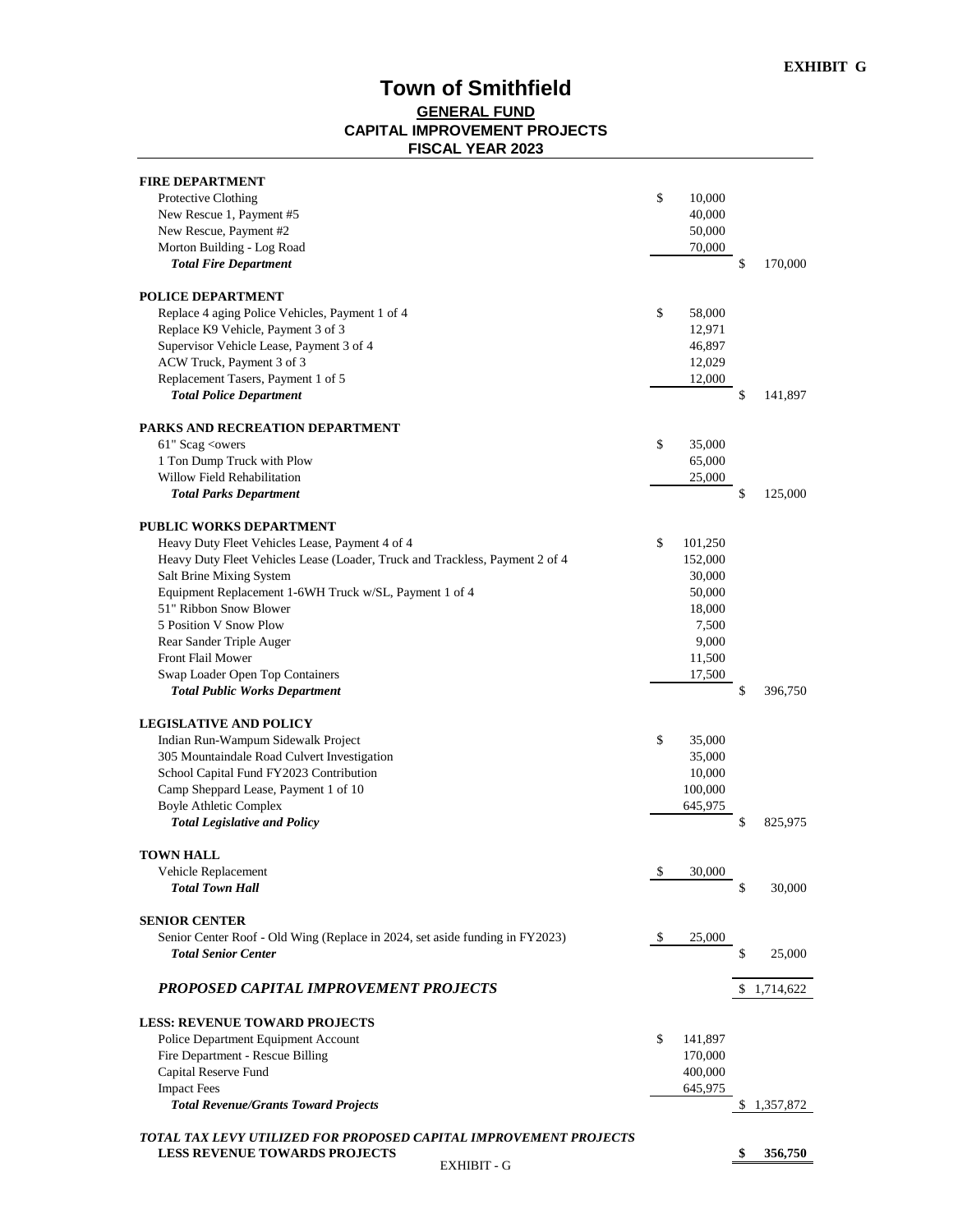### **Town of Smithfield**

#### **GENERAL FUND & ENTERPRISE FUNDS**

#### **OPERATING EXPENDITURES BY DEPARTMENT**

#### **FISCAL YEAR 2023**

#### **COMPARISON OF FY 2022 APPROPRIATED AND FY 2023 RECOMMENDED**

|                 |                                           | FY 2022          | FY 2022          | FY 2022-2023     | FY 2022-2023          | FY 2022-2023            | Amount        | Percentage    |
|-----------------|-------------------------------------------|------------------|------------------|------------------|-----------------------|-------------------------|---------------|---------------|
|                 | <b>Department</b>                         | Appropriation    | Projected        | <b>Requested</b> | <b>Town Manager's</b> | <b>B&amp;FRB</b> Budget | <b>Change</b> | <b>Change</b> |
|                 | <b>Building Official</b>                  | 462,501          | 462,501          | 474,230          | 474,232               | 474,232                 | 11,731        | 2.54%         |
| $\overline{2}$  | <b>Treasurer-Tax Collector</b>            | 729,420          | 729,420          | 690,381          | 687,220               | 687,220                 | (42,201)      | $-5.79%$      |
| 3               | <b>Tax Assessor</b>                       | 285,143          | 285,143          | 295,862          | 295,861               | 295,861                 | 10,718        | 3.76%         |
| $\overline{4}$  | Fire Department                           | 9,457,413        | 9,457,413        | 10,055,051       | 9,918,404             | 9,918,404               | 460,990       | 4.87%         |
| 5               | East Smithfield Library                   | 575,849          | 575,849          | 669,908          | 587,365               | 587,365                 | 11,516        | 2.00%         |
| 6               | Greenville Library                        | 895,722          | 895,722          | 912,177          | 913,637               | 913,637                 | 17,915        | 2.00%         |
| $\overline{7}$  | Senior Center Department                  | 476,628          | 476,628          | 498,533          | 480,227               | 480,227                 | 3,599         | 0.76%         |
| 8               | East Smithfield Neighborhood Center       | 6,465            | 6,465            | 6,465            | 6,465                 | 6,465                   |               | 0.00%         |
| $\overline{9}$  | Planning and Economic Development         | 230.372          | 230,372          | 235,068          | 234.121               | 234.121                 | 3,749         | 1.63%         |
|                 | 10 Police Department                      | 9,851,344        | 9,851,345        | 9,911,603        | 9,897,338             | 9,897,338               | 45,994        | 0.47%         |
| 11              | <b>Animal Control</b>                     | 217,613          | 217,613          | 227,576          | 227,576               | 227,576                 | 9,963         | 4.58%         |
|                 | 12 Public Works                           | 5.082.099        | 5,082,098        | 6,256,751        | 5,244,908             | 5,444,908               | 362,809       | 7.14%         |
| 13              | Parks and Recreation                      | 866,983          | 866,983          | 887,810          | 886,734               | 886,734                 | 19,751        | 2.28%         |
|                 | 14 Town Engineer                          | 381,077          | 381,078          | 390,960          | 389,412               | 389,412                 | 8,335         | 2.19%         |
| 15              | <b>School Department</b>                  | 40,418,021       | 40,418,021       | 41,224,800       | 41,224,800            | 41,224,800              | 806,779       | 2.00%         |
|                 | 16 Town Clerk                             | 408,057          | 408,057          | 420,717          | 420,619               | 420,619                 | 12,562        | 3.08%         |
| 17              | <b>Town Manager</b>                       | 393,148          | 393,148          | 478,285          | 478,284               | 478,284                 | 85,136        | 21.65%        |
| 18              | <b>Town Hall</b>                          | 171,420          | 171,420          | 171,536          | 171,536               | 171,536                 | 116           | 0.07%         |
| 19              | <b>Human Services</b>                     | 10,825           | 10,825           | 10,825           | 10,825                | 10,825                  |               | 0.00%         |
|                 | 20 Emergency Management Agency            | 49,762           | 49,762           | 116,365          | 116,365               | 116,365                 | 66,603        | 133.84%       |
|                 | 21 Legislative and Policy                 | 552,689          | 552,689          | 568,049          | 568,049               | 568,049                 | 15,360        | 2.78%         |
| 22              | <b>Town-Aided Programs</b>                | 60,350           | 60,350           | 61,350           | 61,350                | 61,350                  | 1,000         | 1.66%         |
| 23              | <b>Board of Assessment Review</b>         | 250              | 250              | 250              | 250                   | 250                     |               | $0.00\%$      |
| 23              | <b>Board of Canvassers</b>                | 13,350           | 13,350           | 13,350           | 13,350                | 13,350                  |               | 0.00%         |
| $\overline{23}$ | <b>Conservation Commission</b>            | 18,230           | 18,230           | 18,230           | 18,230                | 18,230                  |               | 0.00%         |
| 23              | <b>Economic Development Commission</b>    | 2,600            | 2,600            | 2,750            | 2,750                 | 2,750                   | 150           | 5.77%         |
| 23              | <b>Land Trust Commission</b>              | 5,750            | 5,750            | 5,750            | 5,750                 | 5,750                   |               | 0.00%         |
| 23              | <b>Planning Board</b>                     | 1,250            | 1,250            | 1,250            | 1,250                 | 1,250                   |               | 0.00%         |
| 29              | Soil Erosion Committee                    | 1,000            | 1,000            | 875              | 875                   | 875                     | (125)         | $-12.50%$     |
|                 | 30 Board of Affortable Housing            |                  |                  | 1,500            | 1,500                 | 1,500                   | 1,500         | #DIV/0!       |
| 31              | Zoning Board                              | 8,500            | 8,500            | 8,500            | 8,500                 | 8,500                   |               | 0.00%         |
| 32              | Other Boards & Commissions                | 6,000            | 6,000            | 6,000            | 6,000                 | 6,000                   |               | 0.00%         |
| 33              | System-Wide Municipal Obligations         | 2,984,471        | 2,984,471        | 3,084,249        | 3,053,650             | 3,053,650               | 69,179        | 2.32%         |
|                 | 34 Municipal Debt Service                 | 2,712,177        | 2,712,177        | 4,664,101        | 4,664,101             | 4,664,101               | 1,951,924     | 71.97%        |
|                 | 35 Municipal Capital Improvements         | 1,418,422        | 1,418,422        | 2,769,647        | 1,704,622             | 1,714,622               | 296,200       | 20.88%        |
|                 |                                           |                  |                  |                  |                       |                         |               |               |
|                 | <b>Total General Fund Expenditures</b>    | 78,754,901       | 78,754,901       | 85,140,752       | 82,776,156            | 82,986,155              | 4,231,254     | 5.37%         |
|                 |                                           |                  |                  |                  |                       |                         |               |               |
|                 | Smithfield Sewer Authority                | 4,097,465        | 4,097,465        | 4,086,891        | 4,086,891             | 4,086,891               | (10, 574)     | $-0.26%$      |
| $\overline{c}$  | Smithfield Water Supply Board             | 1,842,925        | 1,842,925        | 2,151,352        | 2,151,354             | 2,151,354               | 308,429       | 16.74%        |
| 3               | Smithfield Ice Rink                       | 736,733          | 736,733          | 806,417          | 806,416               | 806,416                 | 69,683        | 9.46%         |
|                 | <b>Total Enterprise Fund Expenditures</b> | 6,677,122        | 6,677,122        | 7,044,660        | 7,044,661             | 7,044,661               | 367,538       | 5.50%         |
|                 |                                           |                  |                  |                  |                       |                         |               |               |
|                 | <b>TOTAL EXPENDITURES</b>                 | 85,432,023<br>\$ | 85,432,024<br>\$ | 92,185,412       | \$<br>89,820,816      | 90,030,816<br>\$        | 4,598,793     | 5.38%         |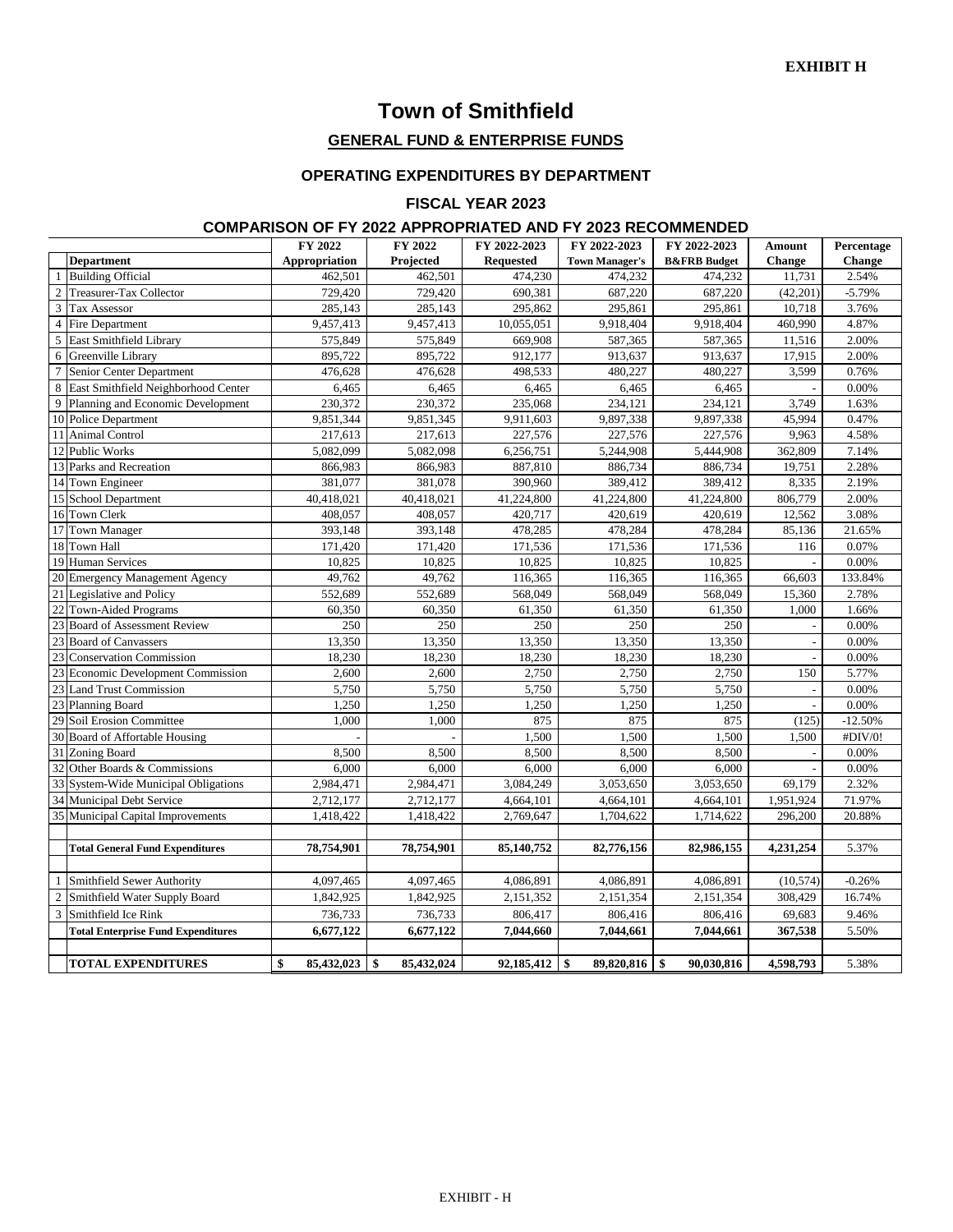## **Town of Smithfield GENERAL FUND**

#### **BALANCE SHEET**

#### **FISCAL YEAR ENDED JUNE 30, 2021**

#### **ASSETS**

| Cash, Investments, and cash equivalents                         | $\mathcal{S}$ | 34.574.060 |
|-----------------------------------------------------------------|---------------|------------|
| Property taxes receivable                                       |               | 1,912,634  |
| Due from other funds, entities and intergovernmental receivable |               | 7,708,260  |
| <b>TOTAL ASSETS</b>                                             |               | 44,194,954 |

### **LIABILITIES, DEFERRED INFLOW, AND FUND BALANCE**

**Liabilities:**

| LIUMIILIVJ.                                      |                 |
|--------------------------------------------------|-----------------|
| Accounts payable and accrued expenses            | \$<br>1,600,665 |
| Due to other funds and intergovernmental payable | 884,136         |
| <b>Other Liabilities</b>                         | 26,353,585      |
| <b>Total Liabilities</b>                         | 28,838,386      |
|                                                  |                 |
| <b>Deferred Inflow of Resources:</b>             |                 |
| Unavailable tax and fee revenue                  | 697,405         |
| <b>Fund Balance:</b>                             |                 |
| Non-spendable                                    | 2,006,020       |
| Committed                                        | 6,352,751       |
| Unassigned                                       | 6,300,392       |
| <b>Total Fund Balance</b>                        | 14,659,163      |
|                                                  |                 |
| TOTAL LIABILITIES, DEFERRED INFLOW OF RESOURCES, |                 |
| <b>AND FUND BALANCE</b>                          | 44,194,954      |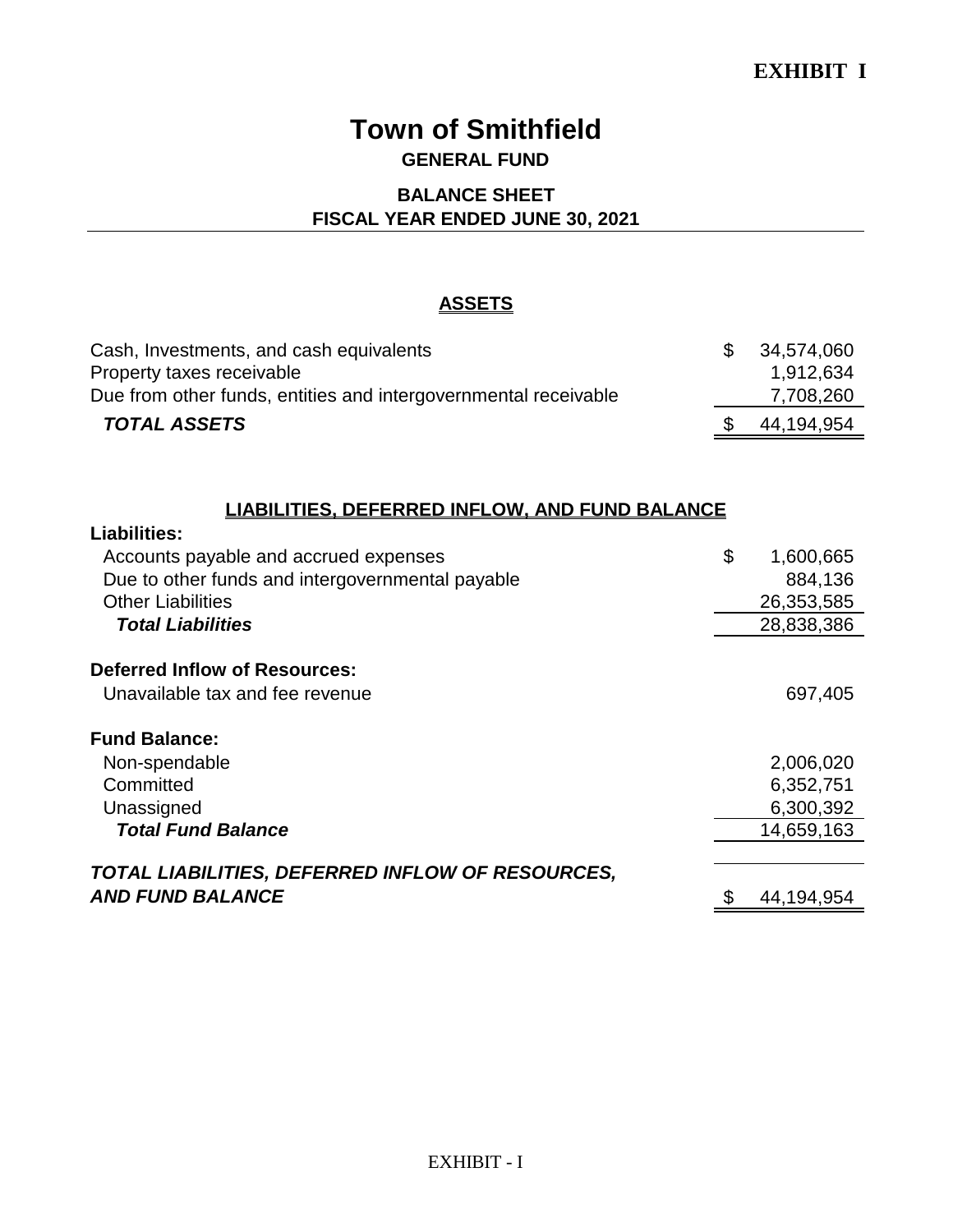### **EXHIBIT J**

# **Town of Smithfield Summary of Debt Service to General Fund Expenditures**

| <b>Budget</b>           | Fiscal 2023      | $\%$   | Fiscal 2022       | $\%$   | \$ Change       | %Change |
|-------------------------|------------------|--------|-------------------|--------|-----------------|---------|
| <b>Municipal Budget</b> | 36,887,255<br>S. | 44.6%  | 35,624,703<br>S.  | 45.2%  | 1,262,552<br>\$ | 3.54%   |
| Debt Service            | 1,668,976        | 2.0%   | 1.363.210         | 1.7%   | 305,766         | 22.43%  |
| <b>Total Municipal</b>  | 38,556,230<br>\$ | 46.6%  | 36,987,913<br>\$  | 47.0%  | \$1,568,317     | 4.24%   |
| School Budget           | 41,224,800<br>S. | 49.8%  | 40.418.021<br>S   | 51.3%  | \$<br>806,779   | 2.00%   |
| Debt Service            | 2,995,125        | 3.6%   | 1,356,968         | 1.7%   | 1,638,157       | 120.72% |
| <b>Total School</b>     | 44,219,925<br>S. | 53.4%  | 41,774,989<br>\$  | 53.0%  | \$2,444,936     | 5.85%   |
| <b>Operating Budget</b> | 78,112,055<br>S. | 94.4%  | \$.<br>76,042,724 | 96.5%  | \$2,069,331     | 2.72%   |
|                         |                  |        |                   |        |                 |         |
| Debt Service            | 4,664,101        | 5.6%   | 2,720,178         | 3.5%   | 1,943,923       | 71.46%  |
| <b>Total Budget</b>     | 82,776,155<br>S. | 100.0% | \$<br>78,762,902  | 100.0% | \$<br>4,013,253 | 5.10%   |

# (Gross of Outside Revenue)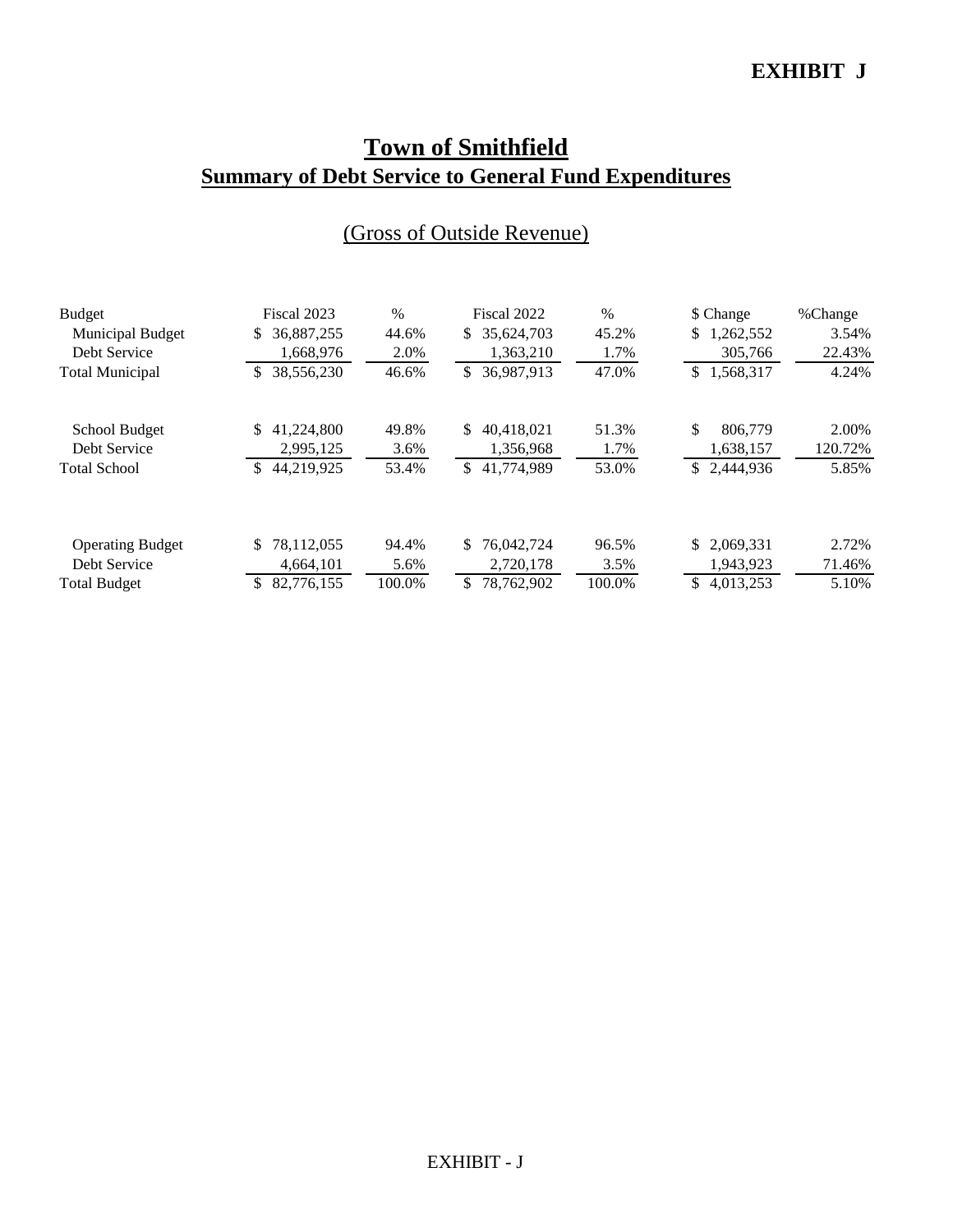### **EXHIBIT K**

# **Town of Smithfield Charter Amendment Balances Fiscal Year 2023**

| Unassigned Fund Balance June 30, 2021                                                                         |                   |                    | 6,300,392 |                                       |                                 |
|---------------------------------------------------------------------------------------------------------------|-------------------|--------------------|-----------|---------------------------------------|---------------------------------|
|                                                                                                               | <b>Land Trust</b> |                    |           | <b>Capital</b><br><b>Reserve Fund</b> |                                 |
| Fund Balance as of June 30, 2021<br>Fiscal Year '22 Designated Contributions<br><b>Fund Balance Available</b> | \$                | 203,599<br>203,599 |           | \$                                    | 321,740<br>(200,000)<br>121,740 |
| Fiscal Year 2022 Expenditures                                                                                 |                   |                    |           |                                       |                                 |
| Estimated Cash Balance June 30, 2022                                                                          | \$                | 203,599            |           | \$                                    | 121,740                         |
| Fiscal Year Proposed 2023 Expenditures                                                                        |                   |                    |           |                                       | (200,000)                       |
| Estimated Fund Balance June 30, 2023                                                                          |                   | 203,599            |           |                                       | (78,260)                        |